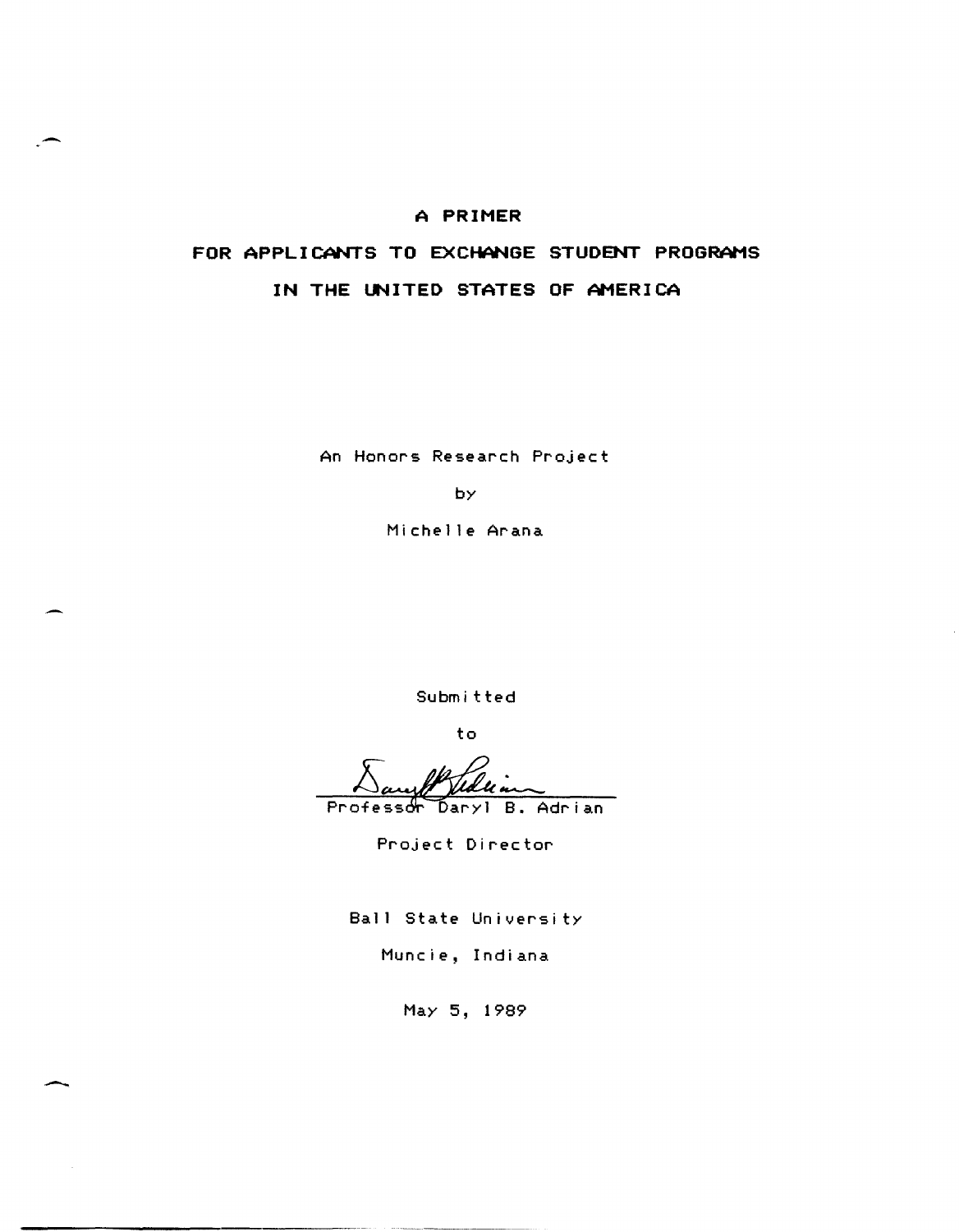#### **A PRIMER**

 $\sim$  1.

:::

# **FOR APPLICANTS TO EXCHANGE STUDENT PROGRAMS IN THE UNITED STATES OF AMERICA**

### I. **Selection**

The International Communication Agency is the department of the United States government which sets the criteria followed by American agencies that select foreign students to study in America on exchange programs. One of the most prominent government agencies in charge of choosing these foreign students is the United States Agency for International Development. The goal of this organization is to help Third World countries to help themselves by providing students with the opportunity to obtain a post-secondary education and to learn sKills necessary for the development of their countries.

In the Central American country of Bel ize, for example, the United States Agency for International Development (U.S.A.I.D.) chooses students for exchange study programs on the basis of academic performance, financial status, and relevance of study area to the development of Belize.<sup>1</sup> The Bel izian student desirous of winning a scholarship to study in America should have obtained at least an associate degree from a junior college. Since these scholarships are competitive, applicants with a grade point average above 3.0 on a four point scale are at an advantage.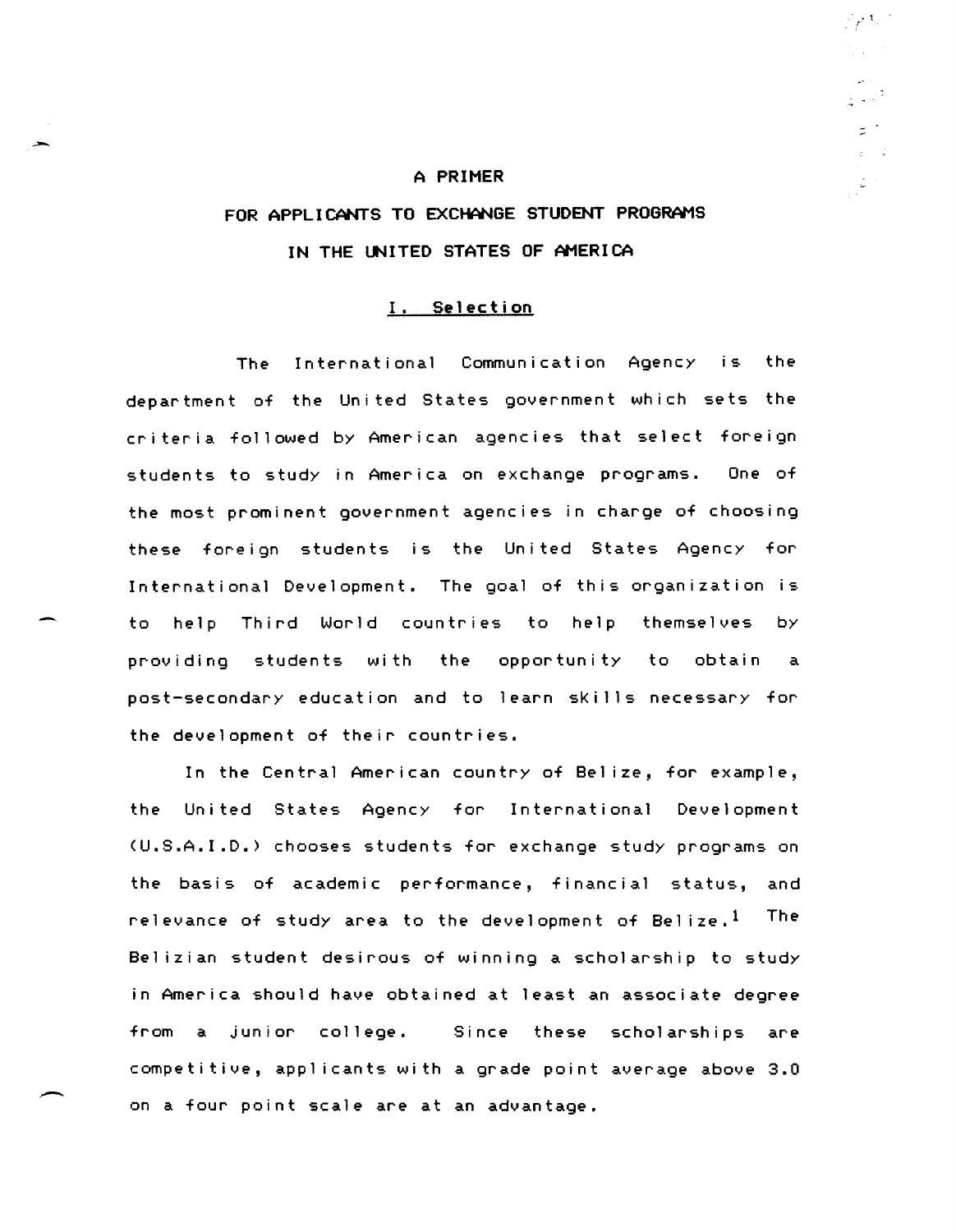Another factor which influences whether or not a student is selected by the United states Agency for International Development is the financial status of the  $student's$  parents. the agency is seeking to help outstanding students with insufficient capital to attend college, financial bacKground forms an important part of the criteria. In Belize, students whose parents earn below \$5,000 U.S. 2 per annum are likely to be more elicible to receive a scholarship.

The third major factor which narrows down the selection of students is the need for the applicant's field of study in the home country. The Agency examines the conditions of the developing country to see which jobs and sKills are most deficient. In Belize, the need for qualified teachers, accountants, and government administrators maKe these fields a few of the most frequently selected.

 $~\cdot~$ 

ستشير

Through this two-year scholarship award, foreign students are able to achieve a bachelor's degree in a specific field. Once the student has completed his program, the Agency also helps him to apply the training and sKills acquired in the United States to the situation in the home country. Students on these foreign student exchange programs are bound by a contract, signed with the Agency for International Development, to return to help their country with their much needed skills.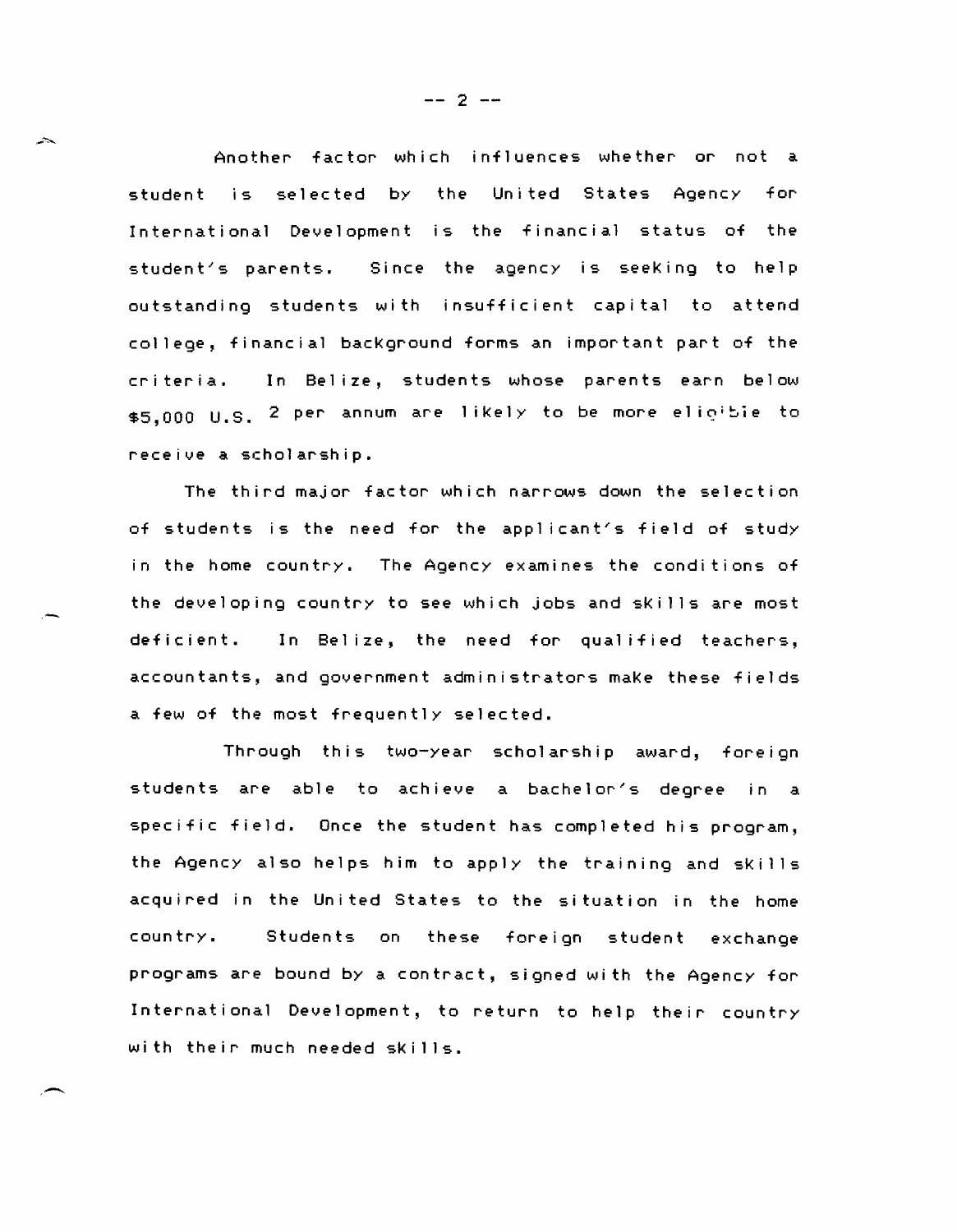### II. United States Immigration

Before a foreign student can come to the United States on an exchange program, he must satisfy the requirements of the Immigration and Natural ization Service of the Department of Justice in the United States. Students must have the three following documents: a passport, a visa, and an  $I-P4$ form. A passport is defined by the Immigration and Natural ization Act as "any travel document issued by a competent authority showing the bearer's origin, identity and nationality, if any, which is valid for entry of the bearer into a foreign country" [Act 101 A 30]<sup>3</sup>. The passport is issued by the student's home country (for example, by the Bel izian Immigration Department), and allows the student to re-enter his country upon completion of his program in the United States. The student is responsible for maintaining the validity of his passport during his program.

A visa is a "stamped entry on a page of the passport which shows that the student has non-immigrant status to enter the United States. It (the visa) enables the passport bearer to request the immigration officer at the port of entry to grant him admission to the United States under the conditions of the type of visa he (the bearer) holds." $4$ Foreign students on Exchange Visitor Programs must obtain a  $J-1$  visa. The student's sponsor must first send an IAP-66

-- 3 --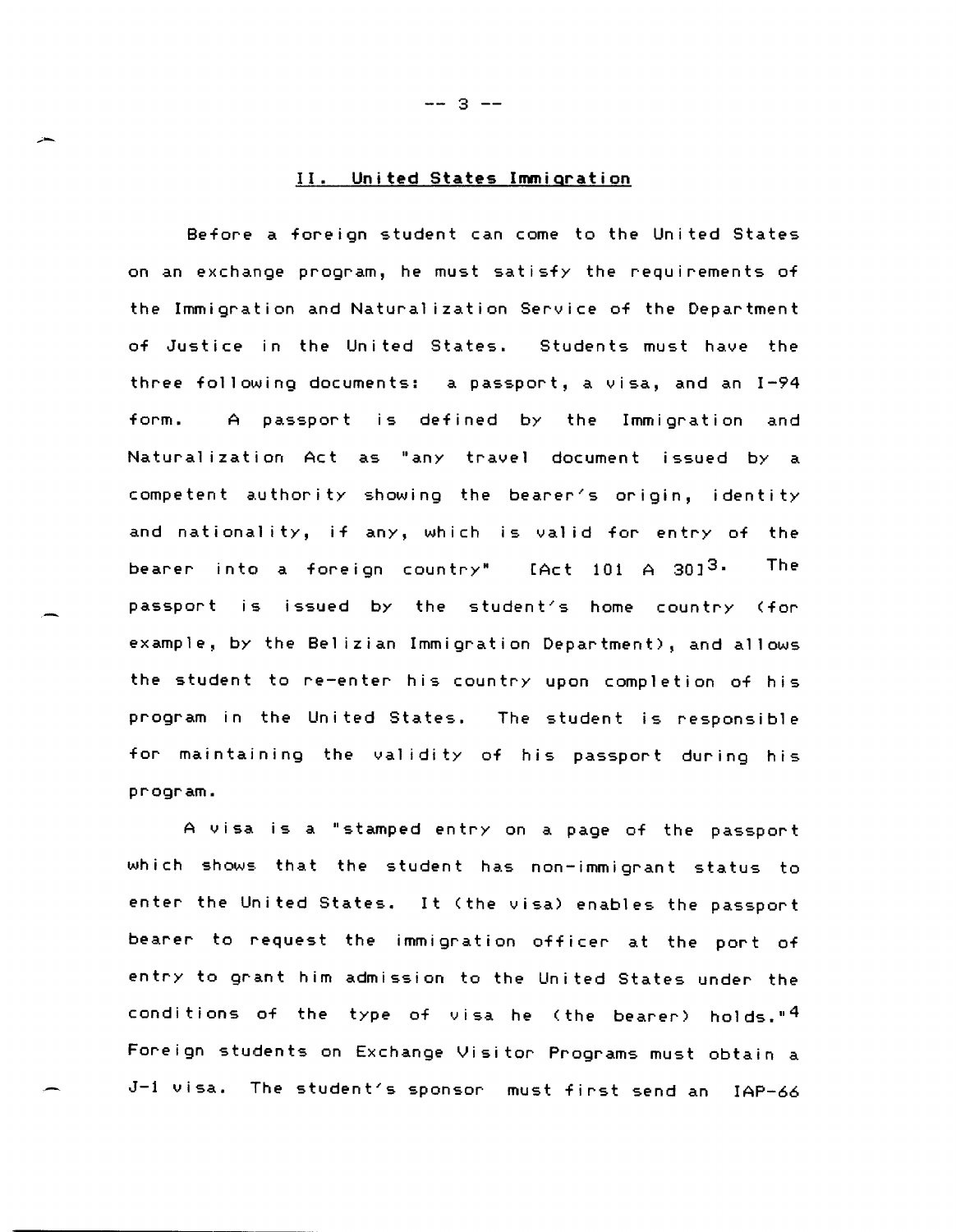form to be filled out by the student. An IAP-66 form "identifies the participant and the sponsor, specifies the nature of the program for which the Exchange Visitor is coming to the United states, states the inclusive dates of the program sponsorship up to one year, and indicates the amount of financing for the Exchange Visitor's stay in the United States."<sup>5</sup>

Once the IAP-66 has been filled out, the student must apply for a J-l visa from the American embassy in his country. A J-1 visa is characterized by the following restrictions: 1) An Exchange Visitor may be employed only if the program sponsor approves and employment is integrated for the program of study, 2) Exchange Visitors who are financed of whose skills are needed in their home country must return home and remain home for at least two years upon completion of training. Bel izian students on Exchange Visitors Programs sponsored by the United States Agency for International Development are subject to this two-year home residency requirement. 6

The third form which the foreign student must acquire is the 1-94. This form is an Arrival/Departure Record which shows the "student's non-immigrant status, the date and place of entry into the United States, the proposed length of stay, and finally, the date and place of departure from the United States."<sup>7</sup>

-- 4 --

-

--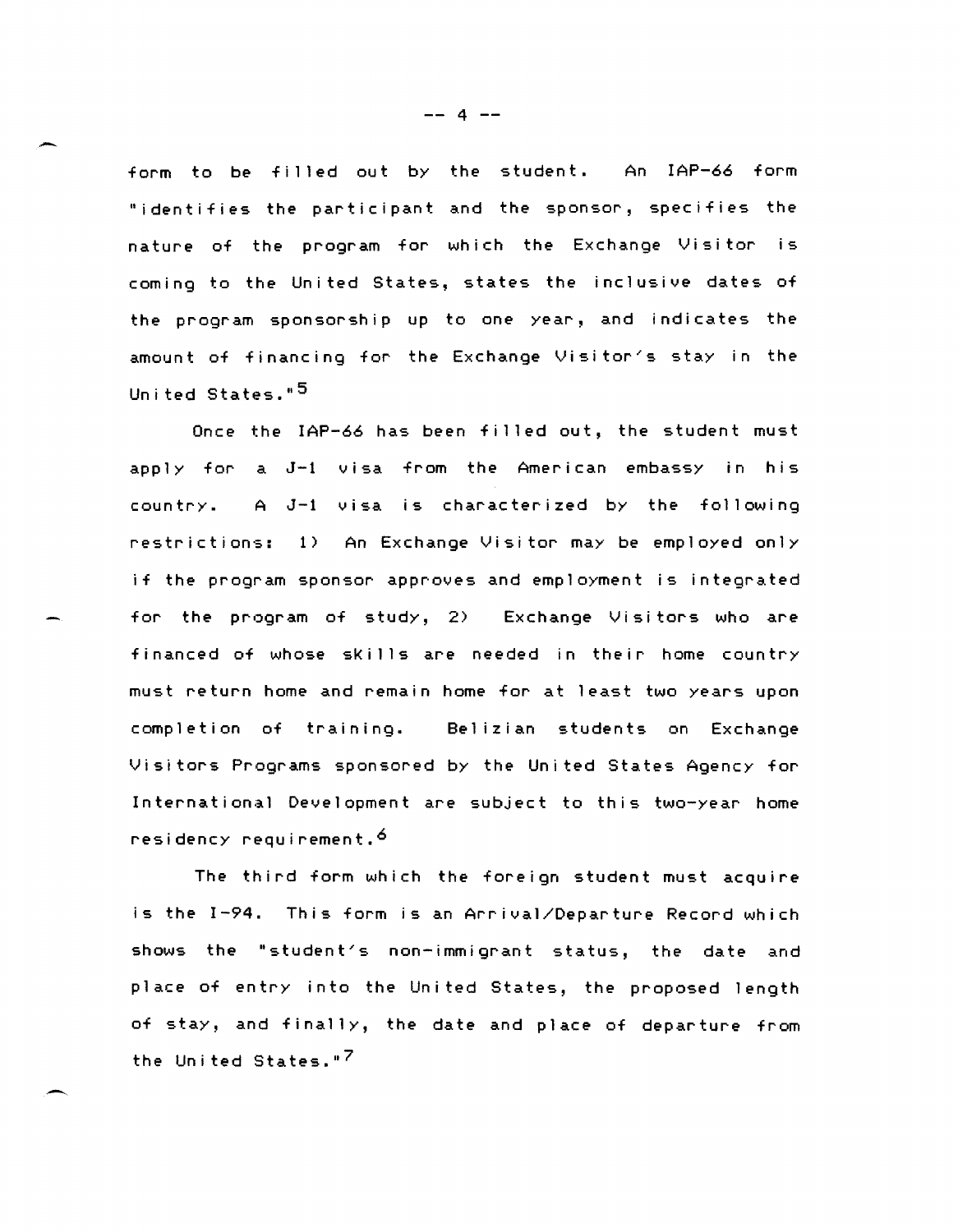## III. **Special Considerations**

Before, after and during foreign students~ stays in the United States, Exchange Visitor Sponsors and Foreign Student Advisors make these students aware of the consequences of illegal behavior which might jeopardize their program. The Immigration and Natural ization Service can deport a foreign exchange student who "does not maintain a full class load at the institution of learning, who allows his J-1 visa to expire without Knowing it, or who fails to leave the United States upon completion of the degree objective."<sup>8</sup> Other grounds for deportation include being convicted for illegal drug offenses, accepting employment without consult of sponsor, and being convicted for a crime of violence which results in a one-year or more term of imprisonment. Also, students who are members of the Communist Party before and after entry in America, or who are connected with helping aliens to enter America illegally are risking deportation.  $9$ These are a few of the causes of deportation which might prompt the sponsoring agency to forcefully send an Exchange Visitor to his home country before he has achieved his study qoal.

"An al ien who is deported is inel igible for readmission into the United States unless he first secures permission from the return." 10 Immigration Depor ta t i on and is serious measure with long-Naturalization Service to

 $-- 5 --$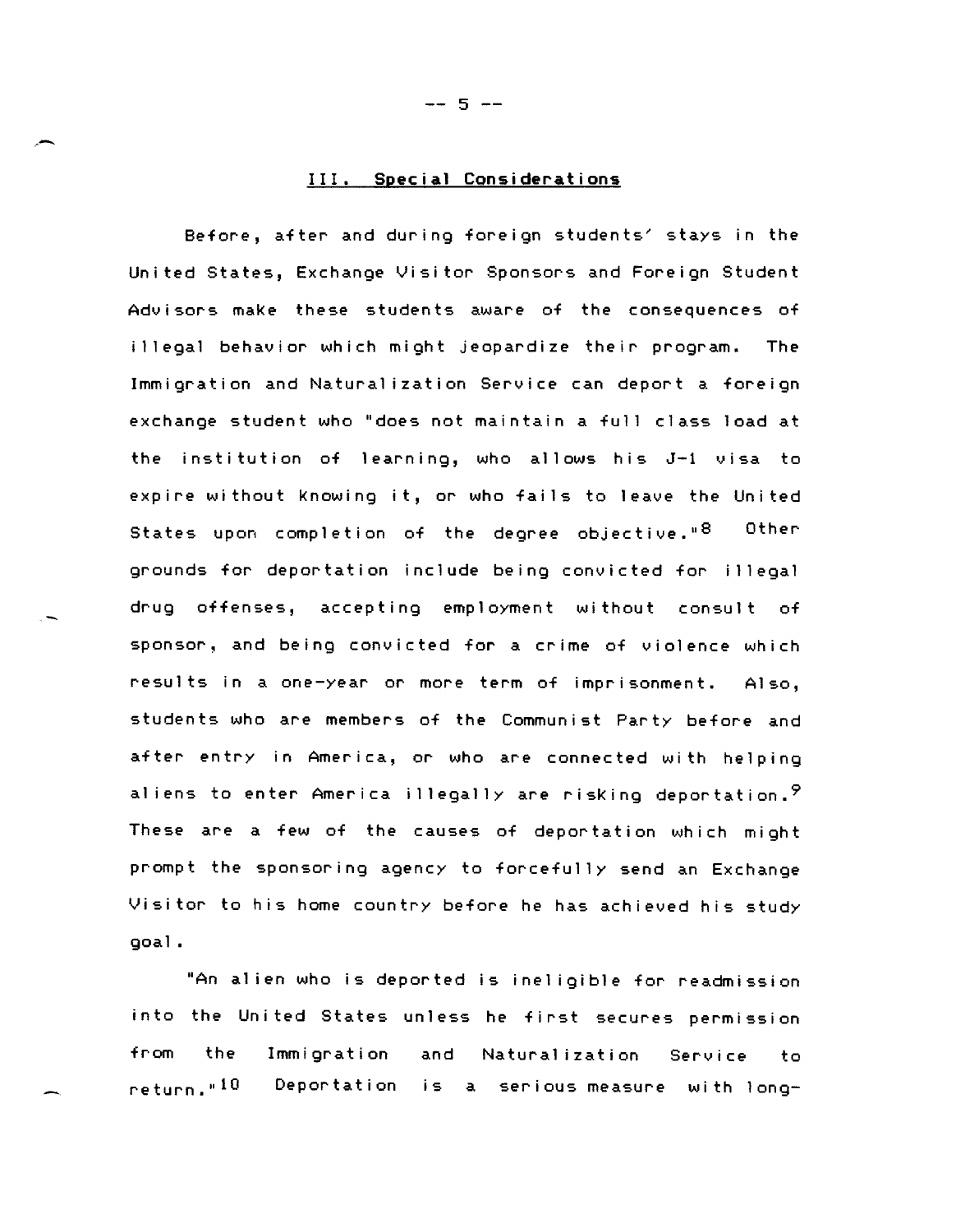long-lasting consequences, and therefore it is enforced only in the last resort. The concept of deportation is used more as a measure of control by which Exchange Visitors are Kept in order during their stay in America. Quite often, if a student is able to buy his ticket to go home, Immigration Judges would allow the student the option of voluntary departure from the United States, rather than deportation.

### IV. **State** Schools

The agencies who sponsor Exchange Student Programs generally send students to institutions which possess strong foreign student organizations on campus. The purpose of this is to ensure that these students have the opportunity not only to get a degree, but also to take part in a culture-sharing experience wi th Americans and wi th other foreign students. There is no single set of rigid guidel ines followed by all state schools which engage in the Exchange Visitors Program and the criteria set for accepting international students varies with each college.

An organization does exist, however, which provides a broad set of guidelines designed to help Foreign Student Advisors throughout the United States. "The National Association of Foreign Student Affairs is a non-profit membership association that provides training, information, and other educational services to professionals in the field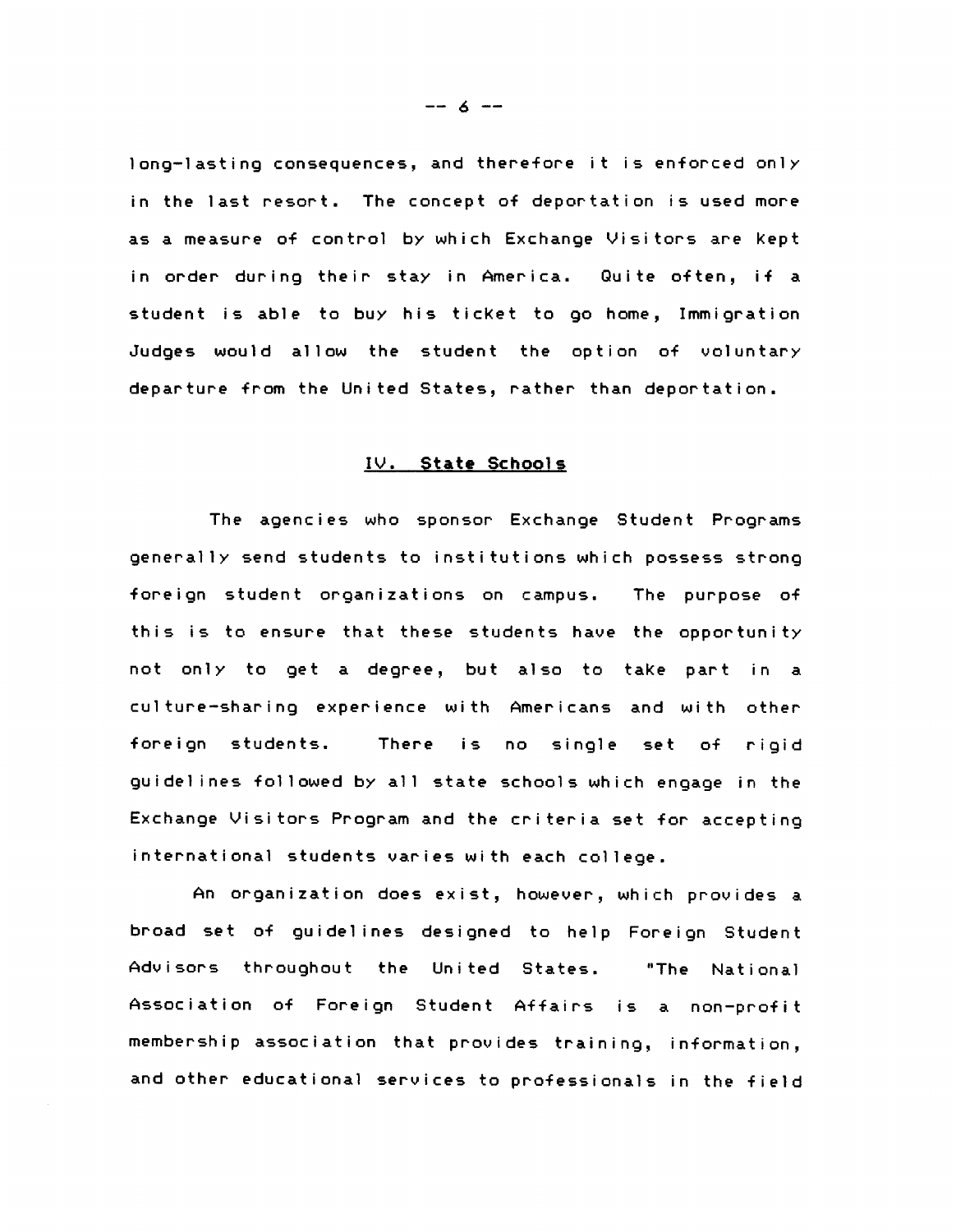| LEASE OO NOT STAPLE THIS FORM<br>AGENCY FOR INTERNATIONAL DEVELOPMENT                                                                                                                                                                                                                                                                                                                                                                                                                                                                                                                                                                            |                                                                                                                                                                  |                                                                                   |                   |                                                                                 | Expiration Date 12-31-87                 |  |
|--------------------------------------------------------------------------------------------------------------------------------------------------------------------------------------------------------------------------------------------------------------------------------------------------------------------------------------------------------------------------------------------------------------------------------------------------------------------------------------------------------------------------------------------------------------------------------------------------------------------------------------------------|------------------------------------------------------------------------------------------------------------------------------------------------------------------|-----------------------------------------------------------------------------------|-------------------|---------------------------------------------------------------------------------|------------------------------------------|--|
| OFFICE OF INTERNATIONAL TRAINING<br>Control No                                                                                                                                                                                                                                                                                                                                                                                                                                                                                                                                                                                                   | UNITED STATES INFORMATION AGENCY<br>ASSOCIATE DIRECTORATE FOR EDUCATIONAL AND CULTURAL AFFAIRS<br>CERTIFICATE OF ELIGIBILITY FOR EXCHANGE VISITOR (J - 1) STATUS |                                                                                   |                   |                                                                                 |                                          |  |
|                                                                                                                                                                                                                                                                                                                                                                                                                                                                                                                                                                                                                                                  | PART 1 - IT IS HEREBY CERTIFIED THAT:                                                                                                                            |                                                                                   | 计一进制              |                                                                                 |                                          |  |
|                                                                                                                                                                                                                                                                                                                                                                                                                                                                                                                                                                                                                                                  |                                                                                                                                                                  |                                                                                   | ( ) Male          |                                                                                 | THE PURPOSE OF THIS FORM IS TO:          |  |
| ARANA                                                                                                                                                                                                                                                                                                                                                                                                                                                                                                                                                                                                                                            | Michelle                                                                                                                                                         | Agnes.                                                                            | $(X)$ Female      |                                                                                 |                                          |  |
| (FAMILY NAME OF EXCHANGE VISITOR)                                                                                                                                                                                                                                                                                                                                                                                                                                                                                                                                                                                                                | (FIRST NAME)                                                                                                                                                     | (MIDDLE NAME)                                                                     |                   | 1. ( ) Begin a new program                                                      |                                          |  |
| $07^{\degree}22.69$ Belize City                                                                                                                                                                                                                                                                                                                                                                                                                                                                                                                                                                                                                  |                                                                                                                                                                  | Belize                                                                            |                   | 2. $(X)$ Extend an on going program                                             |                                          |  |
| (City)<br>$(M\alpha)$ $(D\alpha y)$ $(Yr)$                                                                                                                                                                                                                                                                                                                                                                                                                                                                                                                                                                                                       |                                                                                                                                                                  | (Country)                                                                         |                   |                                                                                 |                                          |  |
| $B$ elize<br>a legal permanent resident of .                                                                                                                                                                                                                                                                                                                                                                                                                                                                                                                                                                                                     |                                                                                                                                                                  | - F.E                                                                             | whose position in | 3. () Transfer to a different program                                           |                                          |  |
|                                                                                                                                                                                                                                                                                                                                                                                                                                                                                                                                                                                                                                                  | (Country)                                                                                                                                                        | (Code)                                                                            |                   | 4. ( ) Replace a lost form                                                      |                                          |  |
| Student<br>that country is                                                                                                                                                                                                                                                                                                                                                                                                                                                                                                                                                                                                                       |                                                                                                                                                                  |                                                                                   | 215               |                                                                                 |                                          |  |
| c/o Kirk Robey, International House                                                                                                                                                                                                                                                                                                                                                                                                                                                                                                                                                                                                              |                                                                                                                                                                  |                                                                                   | (Pos Code)        |                                                                                 | 5. () Permit visitor's immediate family  |  |
| U.S. address Ball State University, Muncie, IN 47306                                                                                                                                                                                                                                                                                                                                                                                                                                                                                                                                                                                             |                                                                                                                                                                  |                                                                                   |                   |                                                                                 | to enter U.S. separately.                |  |
| 2. which will be sponsored by the AGENCY FOR INTERNATIONAL DEVELOPMENT, U.S. INTERNATIONAL DEVELOPMENT COOPERATION AGENCY to participate in the                                                                                                                                                                                                                                                                                                                                                                                                                                                                                                  |                                                                                                                                                                  |                                                                                   |                   |                                                                                 |                                          |  |
| EXCHANGE VISITOR PROGRAM NO. G-2-0263 which is still valid and is officially described as follows:                                                                                                                                                                                                                                                                                                                                                                                                                                                                                                                                               |                                                                                                                                                                  |                                                                                   |                   |                                                                                 |                                          |  |
|                                                                                                                                                                                                                                                                                                                                                                                                                                                                                                                                                                                                                                                  | 医神经脑炎 不可地 出现 中国的复数 補子<br>不定 计频率                                                                                                                                  |                                                                                   |                   |                                                                                 |                                          |  |
|                                                                                                                                                                                                                                                                                                                                                                                                                                                                                                                                                                                                                                                  |                                                                                                                                                                  |                                                                                   |                   |                                                                                 |                                          |  |
| A program of the Agency for International Exvelopment, U.S. International Development Cooperation Agency to bring participants to the United States for training, accedents caudy, observation or                                                                                                                                                                                                                                                                                                                                                                                                                                                |                                                                                                                                                                  |                                                                                   |                   |                                                                                 |                                          |  |
| consultation in keeping with the objectives of human resource development as consulted in the Foreign Assurance Act of the amended.                                                                                                                                                                                                                                                                                                                                                                                                                                                                                                              |                                                                                                                                                                  |                                                                                   |                   |                                                                                 |                                          |  |
|                                                                                                                                                                                                                                                                                                                                                                                                                                                                                                                                                                                                                                                  |                                                                                                                                                                  |                                                                                   | 解射性输卵 音分组         |                                                                                 |                                          |  |
|                                                                                                                                                                                                                                                                                                                                                                                                                                                                                                                                                                                                                                                  |                                                                                                                                                                  |                                                                                   |                   |                                                                                 | ೋನಿತ್ಯಾ≫!                                |  |
|                                                                                                                                                                                                                                                                                                                                                                                                                                                                                                                                                                                                                                                  |                                                                                                                                                                  |                                                                                   |                   |                                                                                 |                                          |  |
|                                                                                                                                                                                                                                                                                                                                                                                                                                                                                                                                                                                                                                                  |                                                                                                                                                                  |                                                                                   |                   |                                                                                 |                                          |  |
|                                                                                                                                                                                                                                                                                                                                                                                                                                                                                                                                                                                                                                                  |                                                                                                                                                                  |                                                                                   |                   | Partners for International                                                      |                                          |  |
| PIO/P No. 505-0001-1-60041                                                                                                                                                                                                                                                                                                                                                                                                                                                                                                                                                                                                                       | <b>ID386</b><br>DTS No.                                                                                                                                          |                                                                                   |                   | Contractor Education and Training                                               |                                          |  |
| If this form is for family travel or replaces a fost form, the expiration date on the exchange visitor's 1-54 is<br>4. The category of this visitor is 1 ( $\frac{1}{2}$ Student, 2 ( ). Trainee, 3 ( ). Teacher, 4 ( ). Professor, 5 ( ). Research Scholar or Specialist,<br>6 () International Visitor, 7 () Professional Trainee, and the specific educational field or non-study activity to be engaged in is                                                                                                                                                                                                                                | $(M\alpha)$ (Day) $(Yr.)$ (Ma) (Day) $(Yr.)$                                                                                                                     | 3. This form covers the period from CO L OGL Sto Q7 L C3 L SQ (one year maximum.) | Painton No.       | <u> 955116</u>                                                                  |                                          |  |
| Code No. [1420] verbally described as follows:<br>(Subj/Field Code)                                                                                                                                                                                                                                                                                                                                                                                                                                                                                                                                                                              |                                                                                                                                                                  |                                                                                   |                   |                                                                                 |                                          |  |
|                                                                                                                                                                                                                                                                                                                                                                                                                                                                                                                                                                                                                                                  |                                                                                                                                                                  | English, Eall State University, Muncie, IN                                        |                   |                                                                                 |                                          |  |
|                                                                                                                                                                                                                                                                                                                                                                                                                                                                                                                                                                                                                                                  |                                                                                                                                                                  |                                                                                   |                   |                                                                                 |                                          |  |
|                                                                                                                                                                                                                                                                                                                                                                                                                                                                                                                                                                                                                                                  |                                                                                                                                                                  |                                                                                   |                   |                                                                                 |                                          |  |
|                                                                                                                                                                                                                                                                                                                                                                                                                                                                                                                                                                                                                                                  |                                                                                                                                                                  | 13 000                                                                            |                   |                                                                                 |                                          |  |
|                                                                                                                                                                                                                                                                                                                                                                                                                                                                                                                                                                                                                                                  |                                                                                                                                                                  |                                                                                   |                   |                                                                                 |                                          |  |
|                                                                                                                                                                                                                                                                                                                                                                                                                                                                                                                                                                                                                                                  |                                                                                                                                                                  |                                                                                   | $\sqrt{2}$        | Agency Code), \$                                                                |                                          |  |
|                                                                                                                                                                                                                                                                                                                                                                                                                                                                                                                                                                                                                                                  | (Int. Org. Code),                                                                                                                                                |                                                                                   |                   | (Int. Org. Code), \$                                                            |                                          |  |
| ) The Exchange Visitor's Government $\frac{1}{2}$ $\frac{1}{2}$                                                                                                                                                                                                                                                                                                                                                                                                                                                                                                                                                                                  |                                                                                                                                                                  |                                                                                   |                   | (If necessary, use above spaces for                                             |                                          |  |
| ) The binational Commission of the visitor's Country                                                                                                                                                                                                                                                                                                                                                                                                                                                                                                                                                                                             |                                                                                                                                                                  |                                                                                   |                   | funding by multiple U.S. Agencies<br>or Inti. Organizations)                    |                                          |  |
| All other organizations providing support                                                                                                                                                                                                                                                                                                                                                                                                                                                                                                                                                                                                        |                                                                                                                                                                  |                                                                                   |                   |                                                                                 |                                          |  |
| (TT praguation)                                                                                                                                                                                                                                                                                                                                                                                                                                                                                                                                                                                                                                  |                                                                                                                                                                  |                                                                                   |                   |                                                                                 |                                          |  |
|                                                                                                                                                                                                                                                                                                                                                                                                                                                                                                                                                                                                                                                  |                                                                                                                                                                  |                                                                                   |                   |                                                                                 |                                          |  |
|                                                                                                                                                                                                                                                                                                                                                                                                                                                                                                                                                                                                                                                  | 7. Ronald E. Springwater                                                                                                                                         |                                                                                   |                   | Executive Director                                                              |                                          |  |
|                                                                                                                                                                                                                                                                                                                                                                                                                                                                                                                                                                                                                                                  | (Name of Official Preparing Form)                                                                                                                                |                                                                                   |                   |                                                                                 |                                          |  |
|                                                                                                                                                                                                                                                                                                                                                                                                                                                                                                                                                                                                                                                  | T707 L St.,                                                                                                                                                      | TeW.                                                                              | Suite             | 500. Washington, DC                                                             | 20036                                    |  |
|                                                                                                                                                                                                                                                                                                                                                                                                                                                                                                                                                                                                                                                  | (Address)                                                                                                                                                        |                                                                                   |                   |                                                                                 |                                          |  |
| <b>ALC/INP</b>                                                                                                                                                                                                                                                                                                                                                                                                                                                                                                                                                                                                                                   | المجيبان يجمدني كالمراد                                                                                                                                          |                                                                                   |                   | フィッティ                                                                           |                                          |  |
| まっ いってっていてい スマチンスピ                                                                                                                                                                                                                                                                                                                                                                                                                                                                                                                                                                                                                               | (Signature of Responsible Officer or Alternate R.O.)                                                                                                             |                                                                                   |                   |                                                                                 | (Date)                                   |  |
|                                                                                                                                                                                                                                                                                                                                                                                                                                                                                                                                                                                                                                                  | <b>POONSULAR OR IMMIGRATION</b>                                                                                                                                  |                                                                                   |                   | PART III - STATEMENT OF RESPONSIBLE OFFICER FOR RELEASING                       |                                          |  |
| OFFICER REGARDING SECTION 212(e) OF THE I.N.A.                                                                                                                                                                                                                                                                                                                                                                                                                                                                                                                                                                                                   |                                                                                                                                                                  | Date $\overline{a}$                                                               |                   | SPONSOR (FOR TRANSFER OF PROGRAM)                                               | , Transfer of this exchange visitor from |  |
|                                                                                                                                                                                                                                                                                                                                                                                                                                                                                                                                                                                                                                                  |                                                                                                                                                                  | program No. _                                                                     | 黄原子               |                                                                                 |                                          |  |
| 5. During the period covered by this form, it is estimated that the following financial support (in U.S. \$) will be provided to this exchange visitor by:<br>a. (F) The Progress Sponsor in item 2 above<br>Financial support from organizations other than the sponsor will be provided by one or more of the following:<br>b1. ( ) U.S. Government Agency(ies); _____________________(Agency Code), \$__<br>c1. ( ) International Organization(s): _<br>е.<br>NEOWODUCT DIRECTOR<br>27-17-200110<br>NO endorsement of Consular or Immigration Officer regarding Sec. 212(e) of<br>the Immigration and Naturalization Act is necessary because |                                                                                                                                                                  |                                                                                   | الأحادان          |                                                                                 | sponsored by                             |  |
| ALL AID PARTICIPANTS ARE SUBJECT TO                                                                                                                                                                                                                                                                                                                                                                                                                                                                                                                                                                                                              |                                                                                                                                                                  |                                                                                   |                   | to the program specified in item (2) is necessary or highly desirable and is in |                                          |  |
| THE TWO YEAR RESIDENCE REQUIREMENT.                                                                                                                                                                                                                                                                                                                                                                                                                                                                                                                                                                                                              |                                                                                                                                                                  |                                                                                   |                   | conformity with the objectives of the Mutual Educational and Cultural Exchange  |                                          |  |
|                                                                                                                                                                                                                                                                                                                                                                                                                                                                                                                                                                                                                                                  |                                                                                                                                                                  | Act of 1961.                                                                      |                   |                                                                                 |                                          |  |
| Keypunch Information:                                                                                                                                                                                                                                                                                                                                                                                                                                                                                                                                                                                                                            | Col 138=1<br>Col 139=1                                                                                                                                           |                                                                                   |                   |                                                                                 |                                          |  |

 $\sim$ 

 $\tilde{\mathbf{p}}$ 

COPY 3 - TO BE RETAINED BY EXCHANGE VISITOR, FOR EXIT AND RE-ENTRY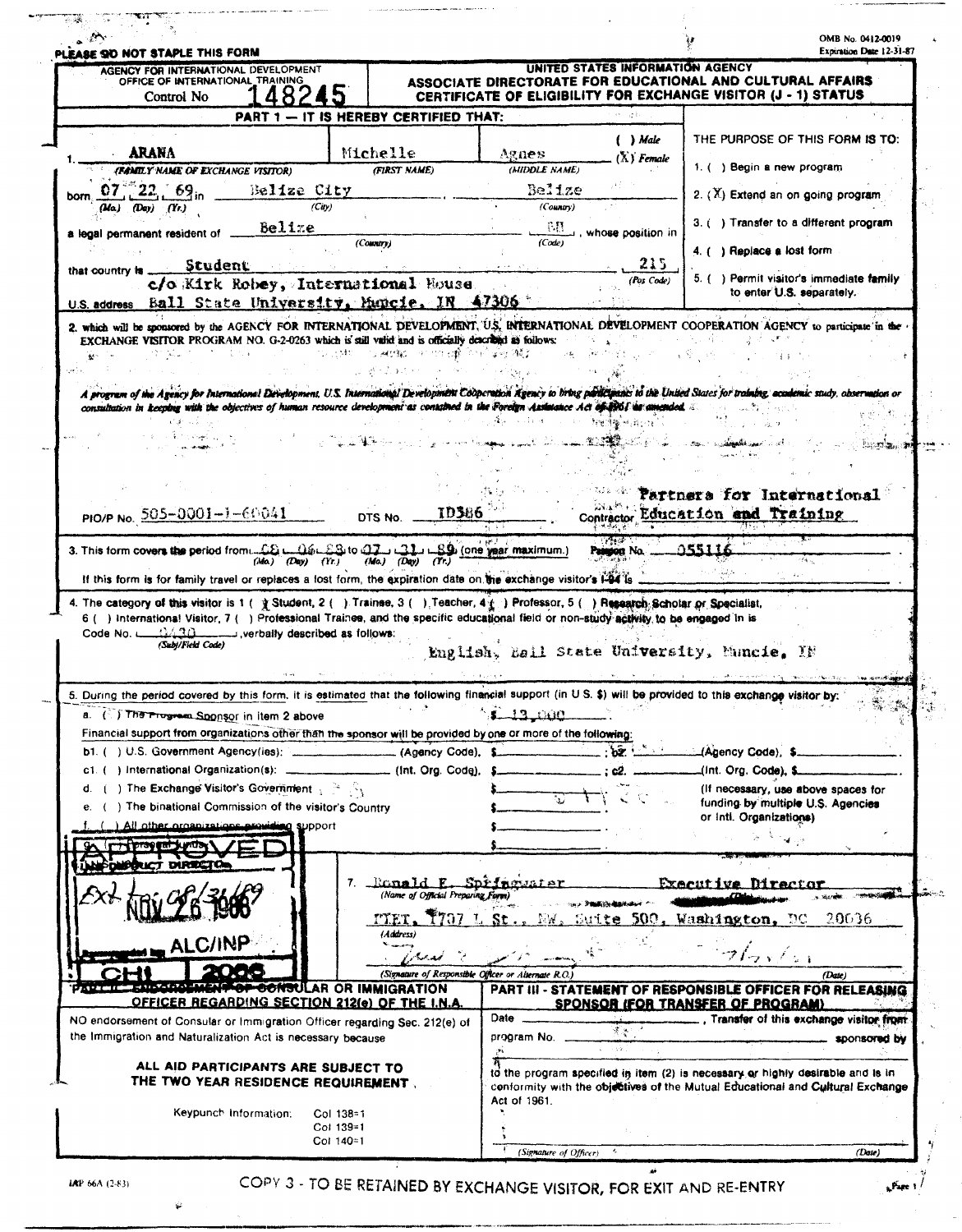|                  | <b>IMMIGRATION AND NATURALIZATION SERVICE</b>                                                                                                                                                                                                        |                                                   | <b>Form Approved</b><br>OMB No. 1115-077 |                                                               |                                                                                                                                                             | THIS SIDE FOR GOVERNMENT USE ONLY                                          |                                                                                                 | (DO NOT WRITE BELOW THIS LINE) |                  |                                 |
|------------------|------------------------------------------------------------------------------------------------------------------------------------------------------------------------------------------------------------------------------------------------------|---------------------------------------------------|------------------------------------------|---------------------------------------------------------------|-------------------------------------------------------------------------------------------------------------------------------------------------------------|----------------------------------------------------------------------------|-------------------------------------------------------------------------------------------------|--------------------------------|------------------|---------------------------------|
|                  | ARRIVAL/DEPARTURE RECORD                                                                                                                                                                                                                             |                                                   | Expires 8-31-85                          |                                                               | <b>NAME</b> _______                                                                                                                                         |                                                                            |                                                                                                 |                                |                  |                                 |
|                  | WELCOME TO THE UNITED STATES                                                                                                                                                                                                                         |                                                   |                                          |                                                               |                                                                                                                                                             |                                                                            |                                                                                                 |                                |                  |                                 |
|                  | ALL PERSONS EXCEPT U.S. CITIZENS MUST COMPLETE THIS FORM.                                                                                                                                                                                            | <b>INSTRUCTIONS</b>                               |                                          | PRIMARY<br>INSPECTION                                         |                                                                                                                                                             | REASON REFERRED                                                            |                                                                                                 |                                |                  |                                 |
| GROUP.           | A SEPARATE FORM MUST BE COMPLETED FOR EACH PERSON IN YOUR                                                                                                                                                                                            |                                                   |                                          |                                                               |                                                                                                                                                             |                                                                            |                                                                                                 |                                |                  |                                 |
|                  | . TYPE OR PRINT LEGIBLY WITH PEN IN ALL CAPITAL LETTERS. USE<br>ENGLISH. DO NOT WRITE ON THE BACK OF THIS FORM.                                                                                                                                      |                                                   |                                          |                                                               |                                                                                                                                                             |                                                                            |                                                                                                 |                                |                  |                                 |
|                  | . This form is in two parts, an ARRIVAL RECORD (Items 1 through 7), and a DEPAR-<br>TURE RECORD (items 8 through 10). You must complete both parts. Enter exactly<br>the same information in spaces 8, 9, and 10 as you enter in spaces 1, 2, and 3. |                                                   |                                          |                                                               | DISPOSITION _                                                                                                                                               |                                                                            |                                                                                                 |                                |                  |                                 |
|                  | * from 7. If you entered the United States by land, enter "LAND" in this space.<br>. WHEN YOU HAVE COMPLETED ALL REQUIRED ITEMS, PRESENT THIS                                                                                                        |                                                   |                                          | <b>SECONDARY</b><br>INSPECTION                                |                                                                                                                                                             |                                                                            |                                                                                                 |                                |                  |                                 |
|                  | FORM TO THE U.S. IMMIGRATION AND NATURALIZATION INSPECTOR.<br><b>ADMISSION NUMBER</b>                                                                                                                                                                |                                                   |                                          |                                                               |                                                                                                                                                             |                                                                            |                                                                                                 |                                |                  |                                 |
|                  | 995-01573637                                                                                                                                                                                                                                         | <b>1-94 ARRIVAL RECORD</b><br>(Rev. 1-1-8200)     |                                          |                                                               | <b>11. OCCUPATION</b>                                                                                                                                       |                                                                            |                                                                                                 |                                |                  |                                 |
|                  | 1, FAMILY NAME (SURNAME) (leave one space between names)                                                                                                                                                                                             |                                                   |                                          |                                                               |                                                                                                                                                             |                                                                            |                                                                                                 |                                |                  |                                 |
|                  | FIRST (GIVEN) NAME (do not enter middle name)                                                                                                                                                                                                        |                                                   |                                          |                                                               | 12 SCHOOL                                                                                                                                                   |                                                                            |                                                                                                 |                                |                  |                                 |
| 2. DATE OF BIRTH | 3. COUNTRY OF CITIZENSHIP                                                                                                                                                                                                                            | $\cdots$                                          |                                          |                                                               | 13. ITINERARY                                                                                                                                               |                                                                            |                                                                                                 |                                |                  |                                 |
|                  | DAY   MO. YR.                                                                                                                                                                                                                                        |                                                   |                                          |                                                               |                                                                                                                                                             |                                                                            |                                                                                                 |                                |                  |                                 |
|                  |                                                                                                                                                                                                                                                      | 4. COUNTRY OF RESIDENCE (country where you live)  |                                          |                                                               |                                                                                                                                                             |                                                                            |                                                                                                 |                                |                  |                                 |
|                  | 5. ADDRESS WHILE IN THE UNITED STATES (Number and Street)                                                                                                                                                                                            |                                                   |                                          |                                                               |                                                                                                                                                             |                                                                            |                                                                                                 |                                |                  |                                 |
| City             |                                                                                                                                                                                                                                                      |                                                   |                                          | <b>意</b>                                                      | NE. PETITION NUMBER                                                                                                                                         |                                                                            |                                                                                                 | 15. INS FILE NO.               |                  |                                 |
|                  |                                                                                                                                                                                                                                                      |                                                   |                                          | $\mathbb{R}^{\blacktriangleright}$<br>$\vec{u}^{\mathcal{I}}$ | <b>18. WAIVERS</b>                                                                                                                                          |                                                                            |                                                                                                 |                                |                  |                                 |
|                  | <b>I. CITY WHERE VISA WAS ISSUED</b>                                                                                                                                                                                                                 | 7. AIRLINE & FLIGHT NO. OR SHIP NAME®             |                                          |                                                               |                                                                                                                                                             |                                                                            |                                                                                                 |                                |                  |                                 |
|                  | THE FORM IS RE-<br>QUIRED BY THE<br><b>IGRATION AND</b><br><b>NATURALIZATION</b>                                                                                                                                                                     |                                                   | يأتهة                                    |                                                               |                                                                                                                                                             |                                                                            |                                                                                                 |                                |                  |                                 |
|                  | SERVICE, UNITED<br>STATES DEPART-<br>MENT OF JUSTICE.                                                                                                                                                                                                |                                                   |                                          |                                                               |                                                                                                                                                             |                                                                            |                                                                                                 |                                |                  |                                 |
|                  | WARNING                                                                                                                                                                                                                                              |                                                   |                                          |                                                               |                                                                                                                                                             |                                                                            |                                                                                                 |                                |                  |                                 |
|                  | grant who accepts un-<br>employment is subject<br>معاندات                                                                                                                                                                                            |                                                   |                                          |                                                               |                                                                                                                                                             |                                                                            |                                                                                                 |                                |                  |                                 |
|                  | <b>IMPORTANT</b><br>this permit in your posses-                                                                                                                                                                                                      |                                                   |                                          |                                                               | from immigration<br>iinu yino                                                                                                                               |                                                                            |                                                                                                 |                                |                  |                                 |
|                  | sion; you must surrender it when<br>you leave the U.S. Failure to do so                                                                                                                                                                              |                                                   |                                          |                                                               |                                                                                                                                                             |                                                                            |                                                                                                 |                                |                  |                                 |
|                  | may delay your entry into the U.S.                                                                                                                                                                                                                   |                                                   |                                          |                                                               |                                                                                                                                                             |                                                                            |                                                                                                 | m                              |                  |                                 |
| in the future.   | <b>ADMISSION NUMBER</b>                                                                                                                                                                                                                              |                                                   |                                          |                                                               |                                                                                                                                                             |                                                                            |                                                                                                 | CHANGE                         |                  |                                 |
|                  |                                                                                                                                                                                                                                                      |                                                   |                                          |                                                               |                                                                                                                                                             |                                                                            |                                                                                                 |                                |                  |                                 |
| 995              | 01573637<br>5. FAMILY NAME (SURNAME) (same as Family Name in Item 1 above)                                                                                                                                                                           |                                                   |                                          |                                                               |                                                                                                                                                             |                                                                            |                                                                                                 |                                |                  |                                 |
|                  | FIRST (GIVEN) NAME (same as First Name in Item 1 above)                                                                                                                                                                                              |                                                   |                                          | <b>IMPORTANT NOTICE</b>                                       | permission                                                                                                                                                  |                                                                            |                                                                                                 | ŏ                              |                  |                                 |
|                  | <b>9. DATE OF BIRTH</b>                                                                                                                                                                                                                              | 10. COUNTRY OF CITIZENSHIP (same as item 3 above) |                                          |                                                               |                                                                                                                                                             | SURRENDER THIS PERMIT                                                      |                                                                                                 | RECORD                         | DEPARTURE RECORD |                                 |
| <b>DAY L</b>     | (same as Nem 2)<br>YR.<br>MO.I                                                                                                                                                                                                                       | SEE REVERSE SIDE FOR OTHER IMPORTANT INFORMATION  |                                          |                                                               | the date written on this form. To remain past this<br>You are authorized to stay in the U.S.<br>authorities, is a violation of law<br>without<br>daic.<br>G | WHEN YOU LEAVE THE UNITED STATES<br>By sea or air. to transportation line. | Over Mexican border, at the designated location.<br>Over Canadian border, to Canadian Official. |                                |                  | Carrier:<br>ii<br>Port<br>Date: |

 $\mathcal{L}_{\mathcal{A}}$ 

 $\ddot{\psi}$ 

 $\tilde{\boldsymbol{y}}$ 

 $\mathbf{Q}$  , and also

 $\left\langle \cdot \right\rangle$ 

81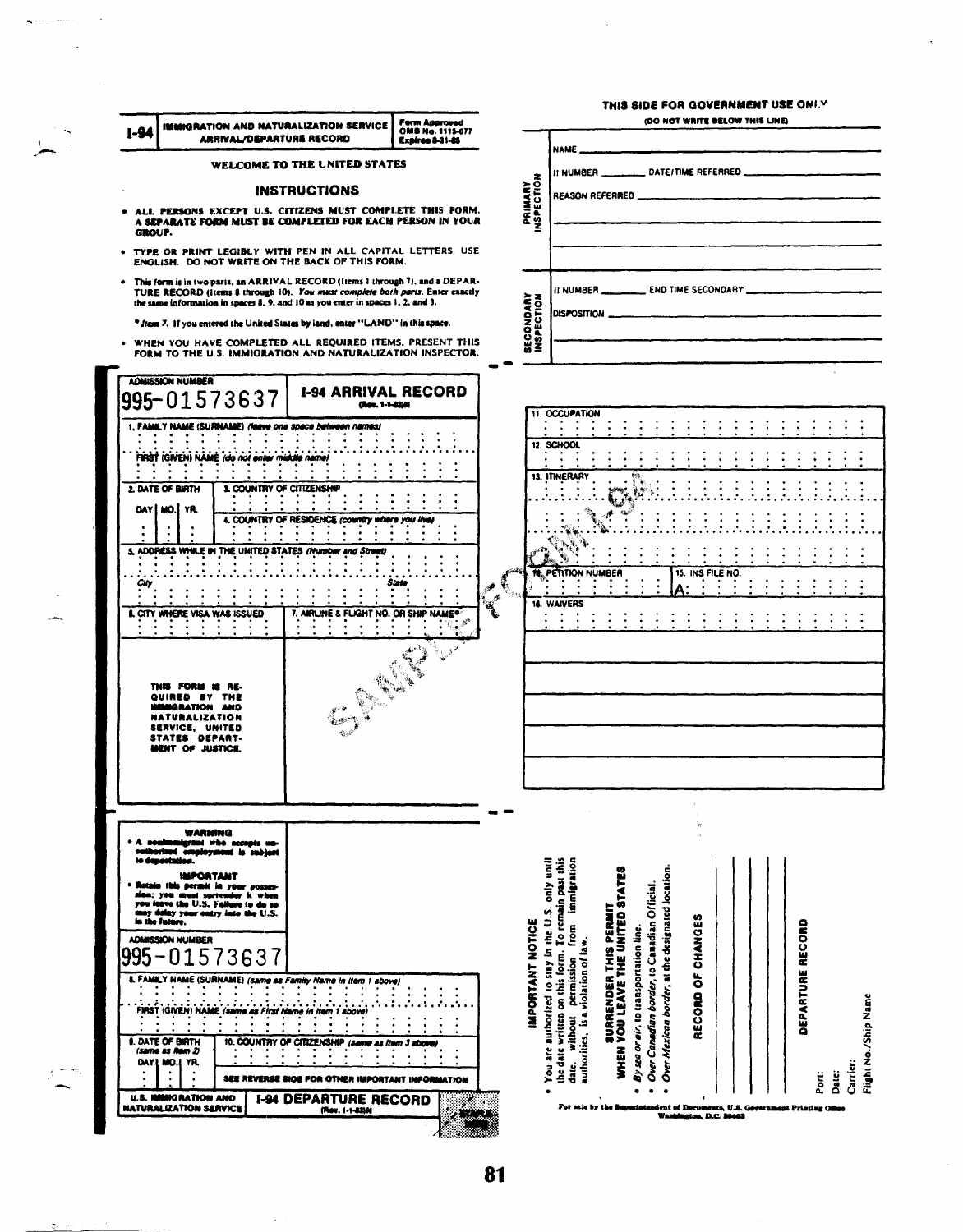$\overline{\mathbf{7}}$ **VISAS** THE CATEGORY OF VISA INDICATED HEREIN DOES NOT AUTHORIZE PAID EMPLOYMENT IN THE U.S.  $\frac{1}{2}$  123210 THE UNITED STATES<br>OF AMERICA<br>NONIMACRANT VISA BELI  $J-1$ **4 AUG 1987 CLASSIFICATION** MULTIPLE **VALIB FOR** 1988  $-2 - 0 - 63$ ကြ Bearer for not subject to<br>Section 212 (E) : Two Year Rule Does/Deen not apply.

 $\mathcal{R}^{(1)}$